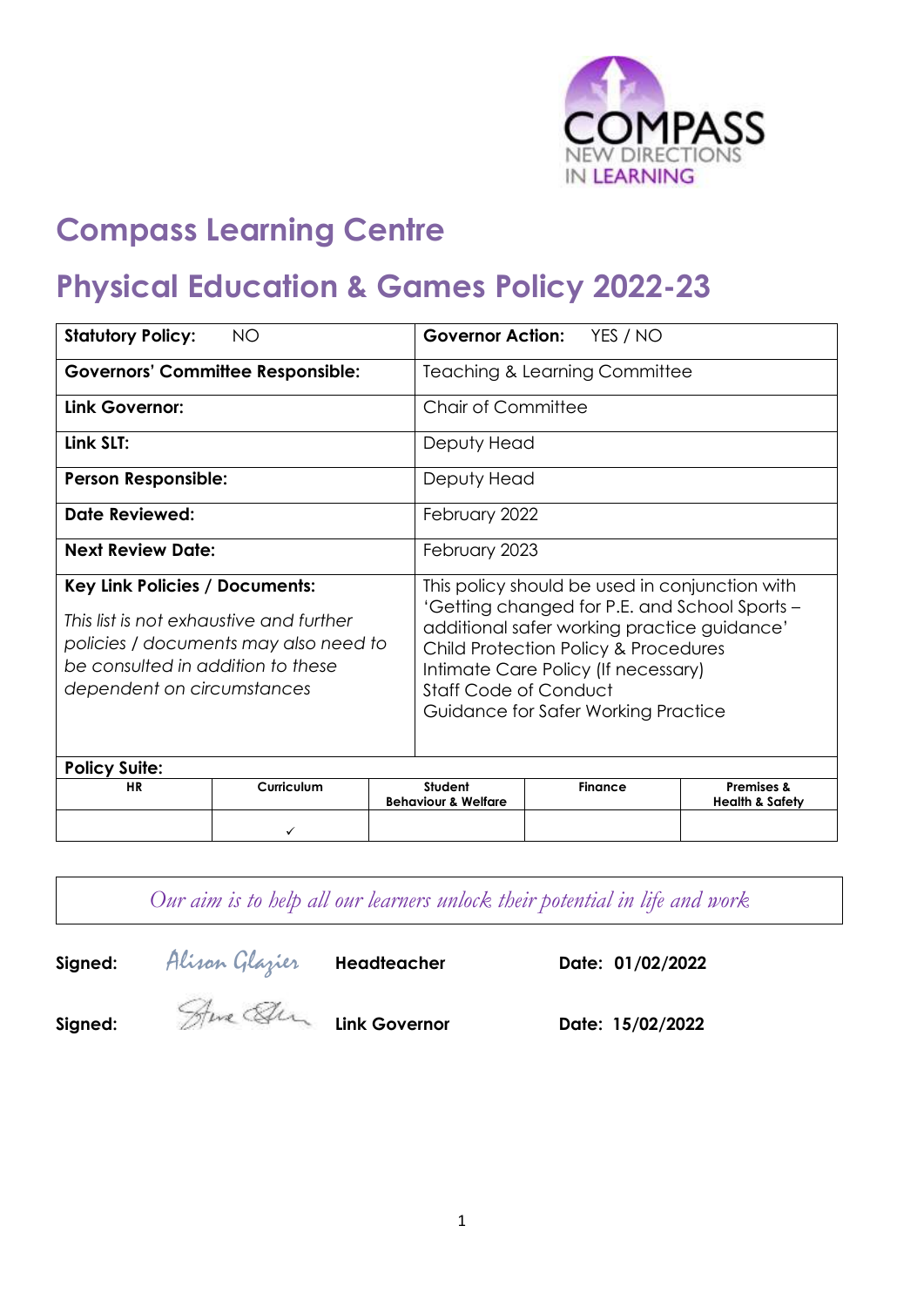# **Equality Impact Assessment – initial screening record**

| What area of work is being<br>$\bullet$<br>considered?              |                        | P E & Games Policy                                                            |           |           |  |  |
|---------------------------------------------------------------------|------------------------|-------------------------------------------------------------------------------|-----------|-----------|--|--|
| Upon whom will this impact?                                         |                        | Staff & Students                                                              |           |           |  |  |
| $\bullet$<br>considered?                                            |                        | How would the work impact upon groups, are they included and                  |           |           |  |  |
| <b>The Equality Strands</b>                                         | <b>Negative Impact</b> | <b>Positive Impact</b>                                                        | No impact |           |  |  |
| Minority ethnic groups                                              |                        |                                                                               |           |           |  |  |
| Gender                                                              |                        | $\sqrt{}$                                                                     |           |           |  |  |
| Disability                                                          |                        | $\sqrt{}$                                                                     |           |           |  |  |
| Religion, Faith or Belief                                           |                        | $\sqrt{}$                                                                     |           |           |  |  |
| Sexual Orientation                                                  |                        | $\sqrt{}$                                                                     |           |           |  |  |
| Transgender                                                         |                        | $\sqrt{}$                                                                     |           |           |  |  |
| Age                                                                 |                        |                                                                               |           |           |  |  |
| Rurality                                                            |                        |                                                                               |           |           |  |  |
| broken down by the equality strands?<br><b>The Equality Strands</b> | No                     | Yes                                                                           | Uncertain |           |  |  |
| Minority ethnic groups                                              | $\sqrt{ }$             |                                                                               |           |           |  |  |
| Gender                                                              | $\sqrt{}$              |                                                                               |           |           |  |  |
| <b>Disability</b>                                                   | $\sqrt{ }$             |                                                                               |           |           |  |  |
| Religion, Faith or Belief                                           | $\sqrt{}$              |                                                                               |           |           |  |  |
| Sexual Orientation                                                  | $\sqrt{ }$             |                                                                               |           |           |  |  |
|                                                                     |                        |                                                                               |           |           |  |  |
| Transgender                                                         | $\sqrt{ }$             |                                                                               |           |           |  |  |
| Age                                                                 | $\sqrt{}$              |                                                                               |           |           |  |  |
| Rurality                                                            |                        |                                                                               |           |           |  |  |
| Further comments:-                                                  |                        | Does the initial screening highlight potential issues that may be illegal? No |           |           |  |  |
|                                                                     |                        | Do you consider that a full Equality Impact Assessment is required?           |           | <b>No</b> |  |  |
| Initial screening carried out by Mark Fisher                        |                        |                                                                               |           |           |  |  |
| Dated:<br>Signed:                                                   | 18/9/2019              |                                                                               |           |           |  |  |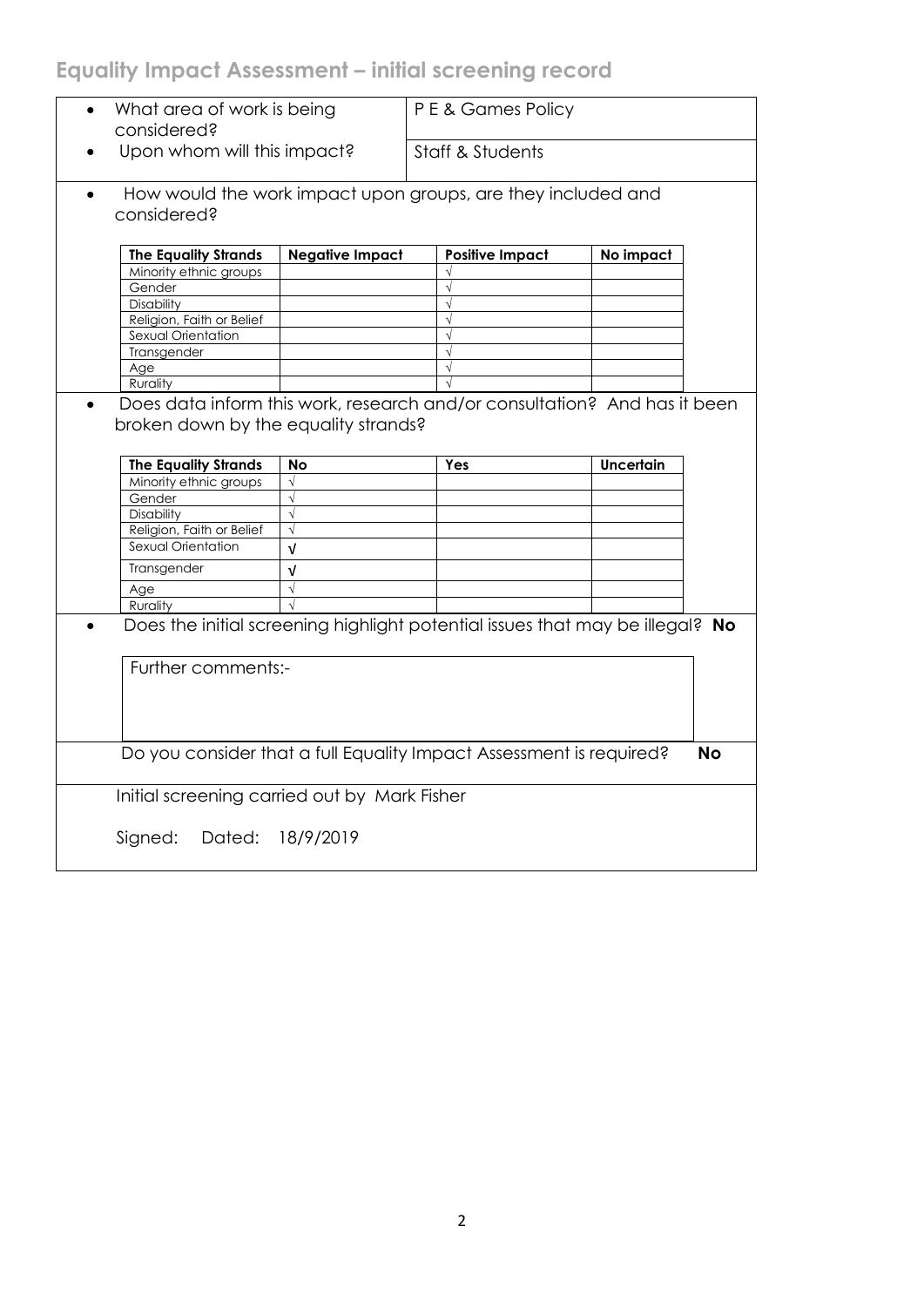# **Compass Physical Education and Games Policy**

We firmly believe that there are positive links between participation in physical activities and academic success at school. Consequently, PE and Games are seen as an important part of our school curriculum. Participation is not optional and parents are expected to support our approach.

The school timetable is written to attempt to ensure that all students take part in a minimum of two sessions of PE and Games plus one double enrichment session that is normally activity based (Friday afternoon). PE sessions are supplemented by break & lunchtimes when sporting activities are on offer. Students can participate in football, table tennis, netball, basketball, crazy catch or use the outdoor gym, all activities are supported and supervised by staff. The PE staff offer GCSE PE and/ or Btec Sport at KS4 for those students who opt to take this as part of their studies. These lessons are separate to the games lessons.

It is recommended that students come prepared for warm weather by wearing appropriate clothing and bringing sun lotion, a sun hat and a drink to school on the days that they have PE and Games.

In cold weather we would ask that all students are properly prepared for outdoor PE lessons with appropriate clothing. As a PRU and therefore serving the local mainstream schools, we do not have a fixed PE uniform so the expectation is that students bring in or wear appropriate clothing for PE and Games on the day.

If students are dressed appropriately for the weather they will remain comfortable and enjoy their PE / Games session.

The location of the PE lessons varies from Compass/ Osprey Leisure Centre, Steps youth centre, Redlands Leisure centre and many other suitable venues to ensure the quality of PE remains high and reflects the weather conditions at the time of year. .

We appreciate parental support in this matter.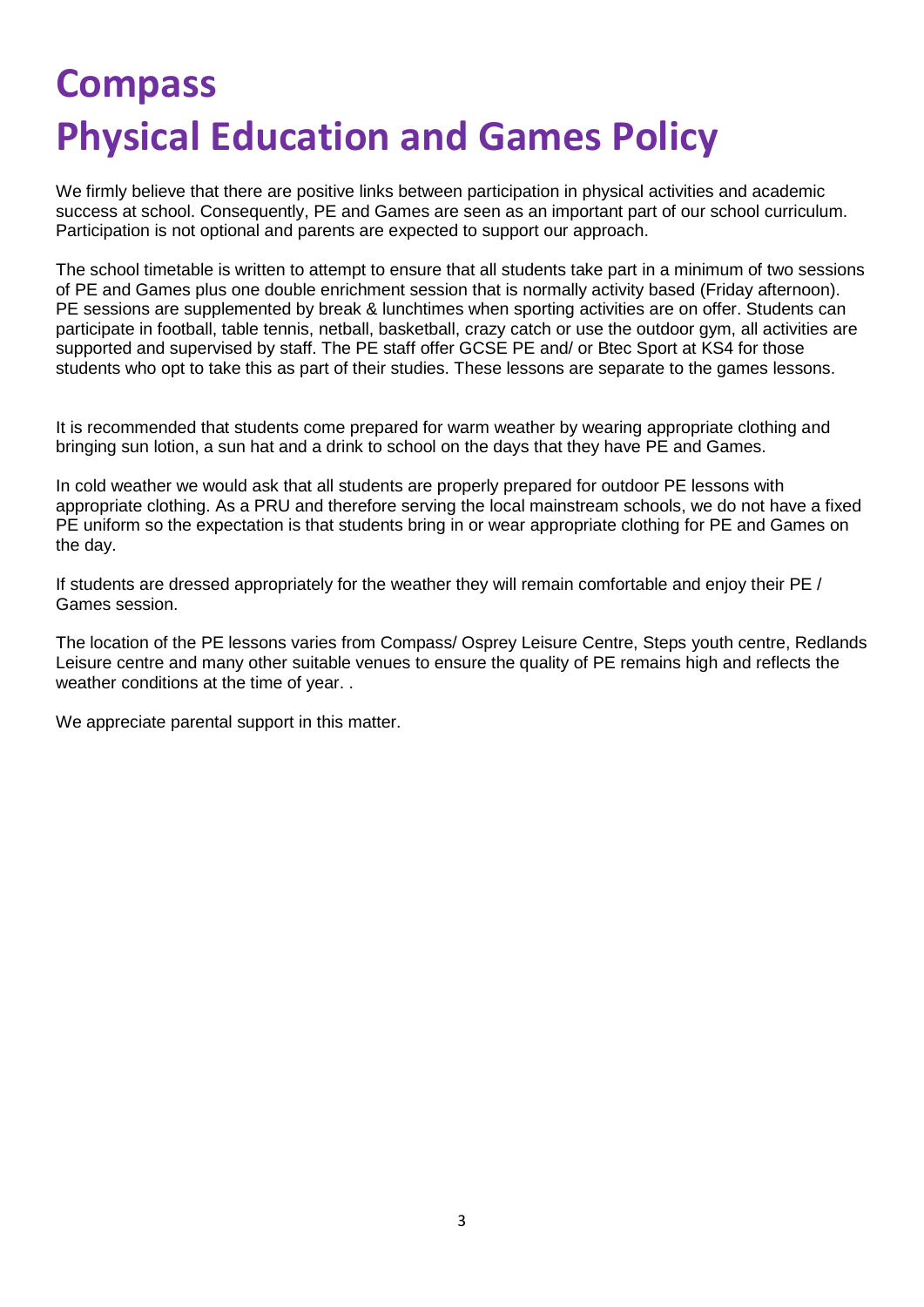# **Illness or Injury**

The school operates a 'parental note' policy by which we mean a parent may withdraw their child from PE or Games if a doctor has given specific advice that a child should not participate at all in PE or Games. Students must therefore bring appropriate clothing and expect to get changed as normal as an appropriate role will be established on that day.

Students who are ill or injured will be given a suitable role to carry out in the lesson such as refereeing, scoring, coaching, timing, equipment management or observation and analysis work. This means they still have an understanding of the activities that are taking place, but will not be physically involved thus ensuring they do not worsen injuries or illness.

If a child has a doctor's note and cannot participate at all we will find alternative work for the student to do until they are fit enough to come back to PE and Games.

If students are asthmatic it is unlikely they will need to be excused from lessons, as they should always have an inhaler with them, and be able to use it correctly at the beginning and if necessary during the lesson. Where this is the case, please ensure that the school have been made aware of this in advance*.* 

#### **Jewellery**

No jewellery is to be worn during lessons which includes earrings. Students must remove all piercings during PE and Games. Facial, tongue or body piercings are not permitted at school at all. Putting a plaster on as a cover will suffice if the teachers deems it to be safe.

# **Why physical activity is important**

At Compass Learning Centre we want to provide high quality teaching that supports high quality learning. We want our students to enjoy coming to school and to develop the skills to play a full and active part. We also want to promote and maintain a dynamic and challenging environment where everyone is valued and has the opportunity to maximise their potential. Physical activity is an important part of this aim as it is a significant method of preserving general health. At Compass, the aim is to educate students so that they lead healthy active lifestyles.

Physical activity has the following benefits:

- $\Box$  'relieve stress, tension, anxiety and aggression'
- $\Box$  helping us to live longer.
- $\Box$  Acquiring new skills, knowledge and understanding about a variety of activities.
- $\Box$  being challenged either on an individual level or through competition against others.
- $\Box$  Developing social and interpersonal skills. Taking on leadership responsibilities and becoming independent in the physical activity Environment.
- □ Experiencing fun, enjoyment and excitement
- $\Box$  Learning or developing sports that can be continued long after school

# **Aims of physical activity at Compass**

 $\Box$  to ensure that students have access to a broad and balanced curriculum whereby they can learn,

progress and achieve at a level suitable to their ability.

 $\Box$  to develop positive physical characteristics by participating in physical activity.

 $\Box$  to offer a range of physical activity programs for students and staff working alongside outside agencies to offer variety and stimulation.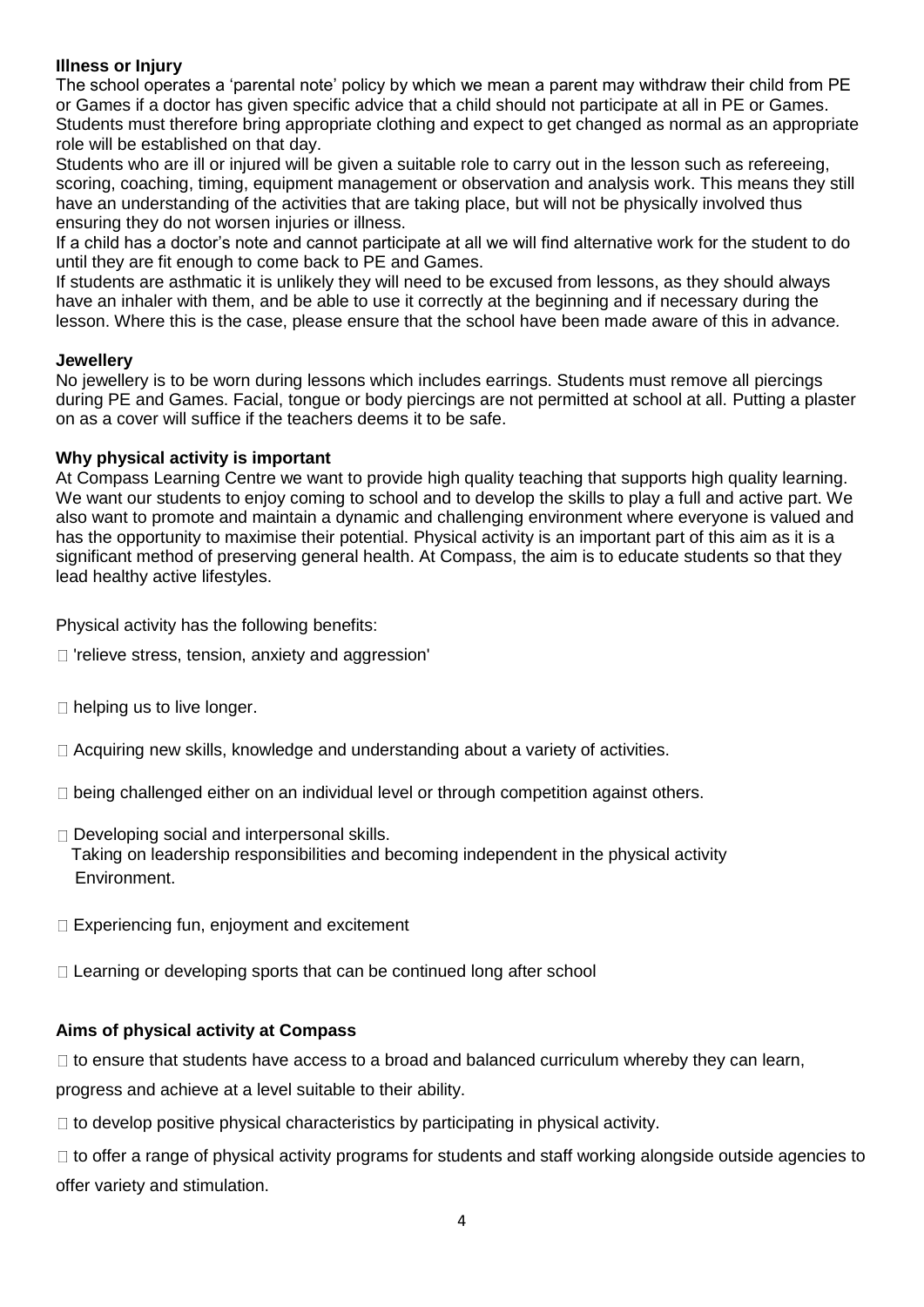- $\Box$  Offer a variety of accredited qualifications that will help students once they leave the School.
- Encourage students to become involved in local community clubs to further their participation in sport.

# **In order to achieve this the PE and Games staff will:**

□ Adapt the PE & Games programme to suit the groups needs and ability in terms of time and content allowing for a more flexible approach and a broader experience relevant to them.

□ Monitor students levels of involvement in physical activity inside and outside of school and in enrichment and extra-curricular activities

 $\Box$  Ensure all students are aware of and have access to appropriate community activities.

□ Develop inter class and school-based competitions.

PE is backed on the timetable against an intervention support network. This means that some students may spend some time working on any 'need' they may have in school as an alternative for a period of time. This can also help with any medical or anxious students who are not ready to engage in PE lessons upon entry to Compass.

# **Contact/ touch**

While staff make every effort not to use touch in PE to support students, it may be necessary depending on the activity to do so with student permission.